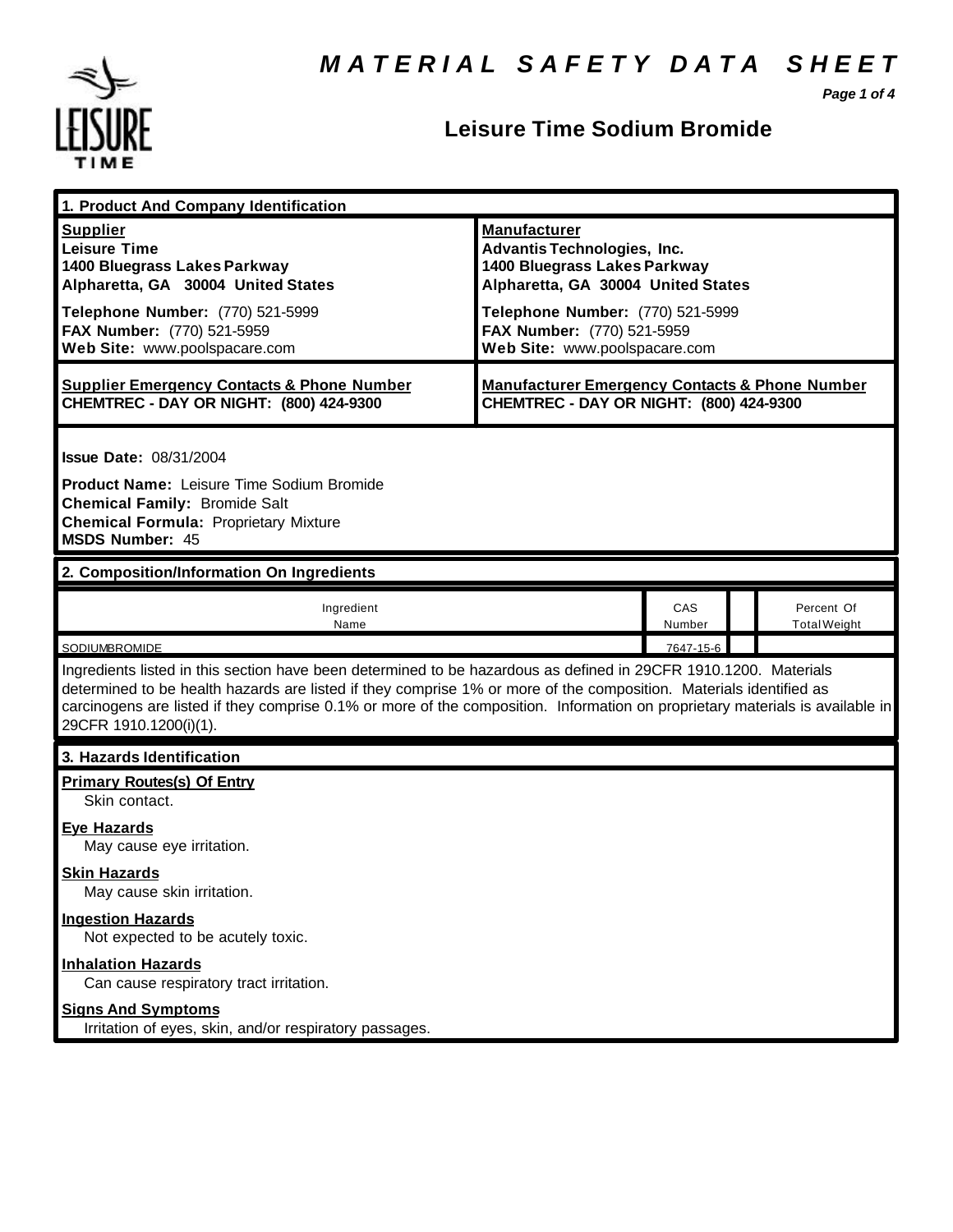### **Leisure Time Sodium Bromide**

| <b>First Aid (Pictograms)</b>                                                                                                                                                                               |
|-------------------------------------------------------------------------------------------------------------------------------------------------------------------------------------------------------------|
| 4. First Aid Measures                                                                                                                                                                                       |
| Eye<br>In case of contact, hold eyelids apart and immediately flush eyes with plenty of water for at least 15 minutes. Get<br>medical attention immediately.                                                |
| <b>Skin</b><br>In case of contact, immediately flush skin with soap and plenty of water.                                                                                                                    |
| Ingestion<br>Drink large amounts of water. Contact a physician or poison control.                                                                                                                           |
| <b>Inhalation</b><br>If inhaled, remove to fresh air.                                                                                                                                                       |
| <b>Fire Fighting (Pictograms)</b>                                                                                                                                                                           |
| 5. Fire Fighting Measures                                                                                                                                                                                   |
| Flash Point: n/a °F                                                                                                                                                                                         |
| <b>Extinguishing Media</b><br>Use the appropriate extinguishing media for the surrounding fire.                                                                                                             |
| <b>Fire Fighting Instructions</b><br>Firefighters should wear self-contained breathing apparatus and full protective gear.                                                                                  |
| 6. Accidental Release Measures                                                                                                                                                                              |
| Clean up spill immediately. Contain and/or absorb spill with inert material (e.g. sand, vermiculite). Flush spill area with<br>water. Use appropriate containers to avoid environmental contamination.      |
| 7. Handling And Storage                                                                                                                                                                                     |
| <b>Handling Precautions</b><br>Do not get in eyes or on skin.                                                                                                                                               |
| <b>Storage Precautions</b><br>Do not reuse container. Store in a cool dry place. Store away from strong acids, oxidizing agents, bromine trifluoride<br>and salts of heavy metals. Keep away from children. |
| <b>Work/Hygienic Practices</b><br>Use safe chemical handling procedures suitable for the hazards presented by this material.                                                                                |
| <b>Protective Clothing (Pictograms)</b>                                                                                                                                                                     |
| 8. Exposure Controls/Personal Protection                                                                                                                                                                    |

No Data Available...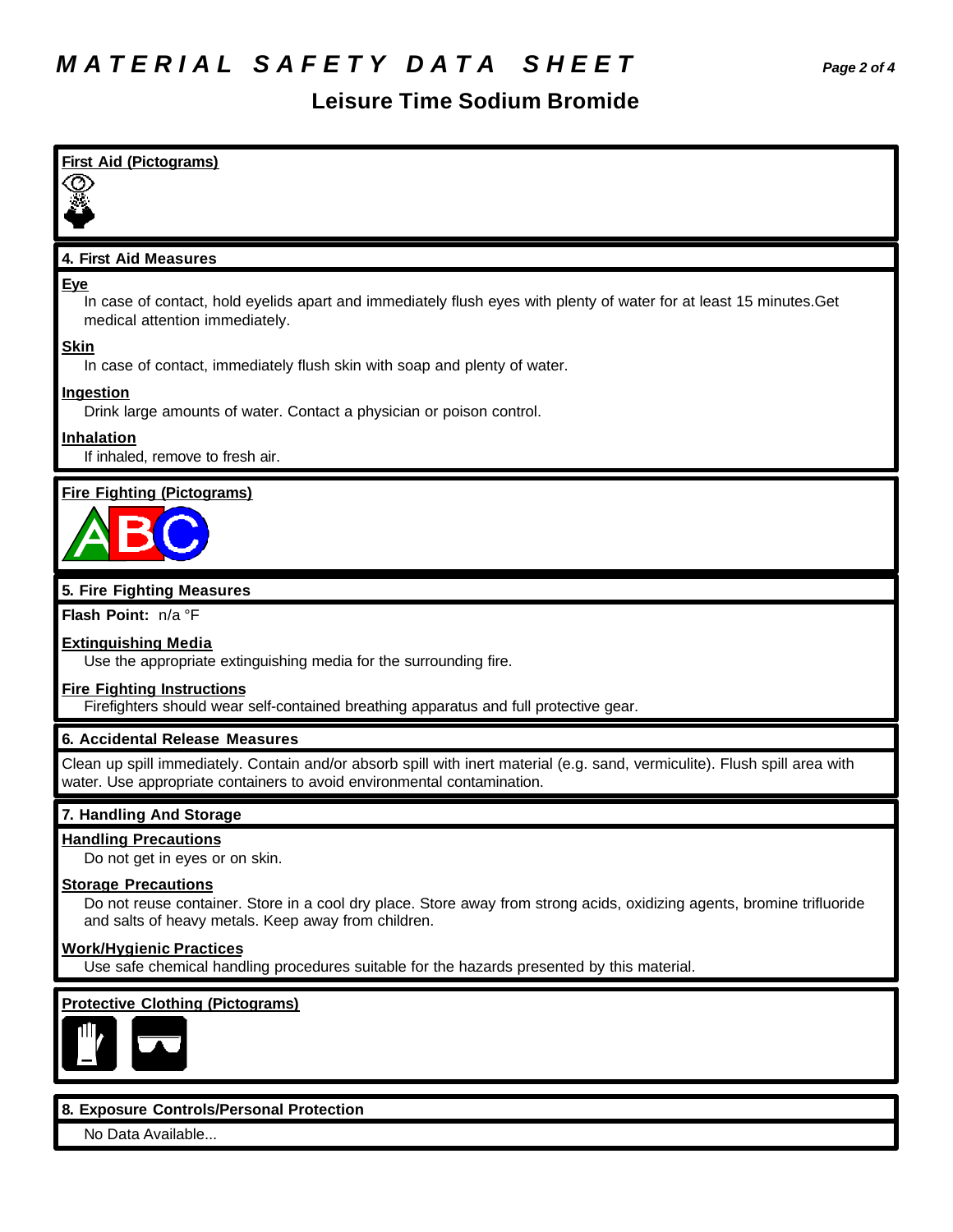# *M A T E R I A L S A F E T Y D A T A S H E E T Page 3 of 4*

## **Leisure Time Sodium Bromide**

| 8. Exposure Controls/Personal Protection - Continued                                                                                                                                                                                                                                                              |
|-------------------------------------------------------------------------------------------------------------------------------------------------------------------------------------------------------------------------------------------------------------------------------------------------------------------|
| <b>Engineering Controls</b><br>Local exhaust acceptable. Special exhaust not required                                                                                                                                                                                                                             |
| <b>Eye/Face Protection</b><br>Safety glasses with side shields or goggles.                                                                                                                                                                                                                                        |
| <b>Skin Protection</b><br>Chemical-resistant gloves.                                                                                                                                                                                                                                                              |
| <b>Respiratory Protection</b><br>General room ventilation is normally adequate.                                                                                                                                                                                                                                   |
| 9. Physical And Chemical Properties                                                                                                                                                                                                                                                                               |
| <b>Appearance</b><br>White crystalline solid                                                                                                                                                                                                                                                                      |
| <u>Odor</u><br>None                                                                                                                                                                                                                                                                                               |
| <b>Chemical Type: Mixture</b><br><b>Physical State: Solid</b><br>Melting Point: 755 °C<br>Boiling Point: 1390 °C<br>Specific Gravity: 3.21<br>Molecular Weight: NOT DETERMINED<br>Percent Volitales: NOT DETERMINED<br>Vapor Pressure: 1mm hg @ 806C<br><b>Solubility: 95g/100g @25C</b><br>Evaporation Rate: n/a |
| 10. Stability And Reactivity                                                                                                                                                                                                                                                                                      |
| <b>Stability: STABLE</b><br>Hazardous Polymerization: WILL NOT OCCUR                                                                                                                                                                                                                                              |
| <b>Incompatible Materials</b><br>Acids, oxidizers, bromine triflouride and salts of heavy metals                                                                                                                                                                                                                  |
| <b>Hazardous Decomposition Products</b><br>Bromine gas                                                                                                                                                                                                                                                            |
| 11. Toxicological Information                                                                                                                                                                                                                                                                                     |
| <b>Skin Effects</b><br>Dermal LD50 (Rabbit) > 2g/kg                                                                                                                                                                                                                                                               |
| <b>Acute Oral Effects</b><br>LD50 mg/kg Rat $>=$ 4.2gr/kg                                                                                                                                                                                                                                                         |
| 12. Ecological Information                                                                                                                                                                                                                                                                                        |
| No Data Available                                                                                                                                                                                                                                                                                                 |
| 13. Disposal Considerations                                                                                                                                                                                                                                                                                       |
| Refer to applicable local, state and federal regulations as well as industry standards.                                                                                                                                                                                                                           |
| 14. Transport Information                                                                                                                                                                                                                                                                                         |
| <b>Proper Shipping Name</b><br>NOT REGULATED                                                                                                                                                                                                                                                                      |